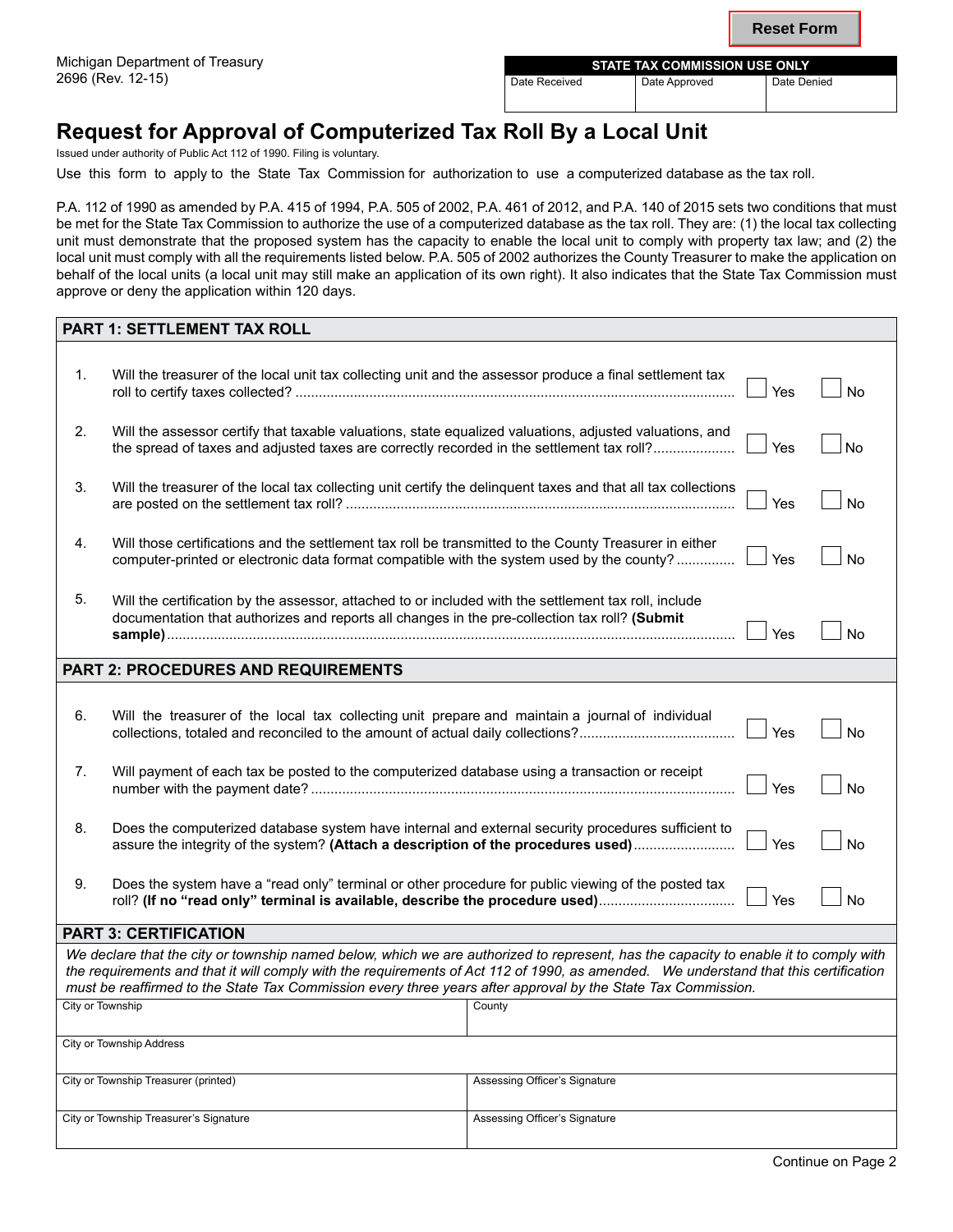#### **PART 4: COUNTY compatibility certification**

*I declare that I have examined this application and have become familiar with the tax collection system described for the City or Township making application. By signing, I agree that to the best of my knowledge, this system is compatible with the systems currently in use in our office.*

**County** 

County Treasurer's Address

County Treasurer's Name (printed) County Treasurer's Signature